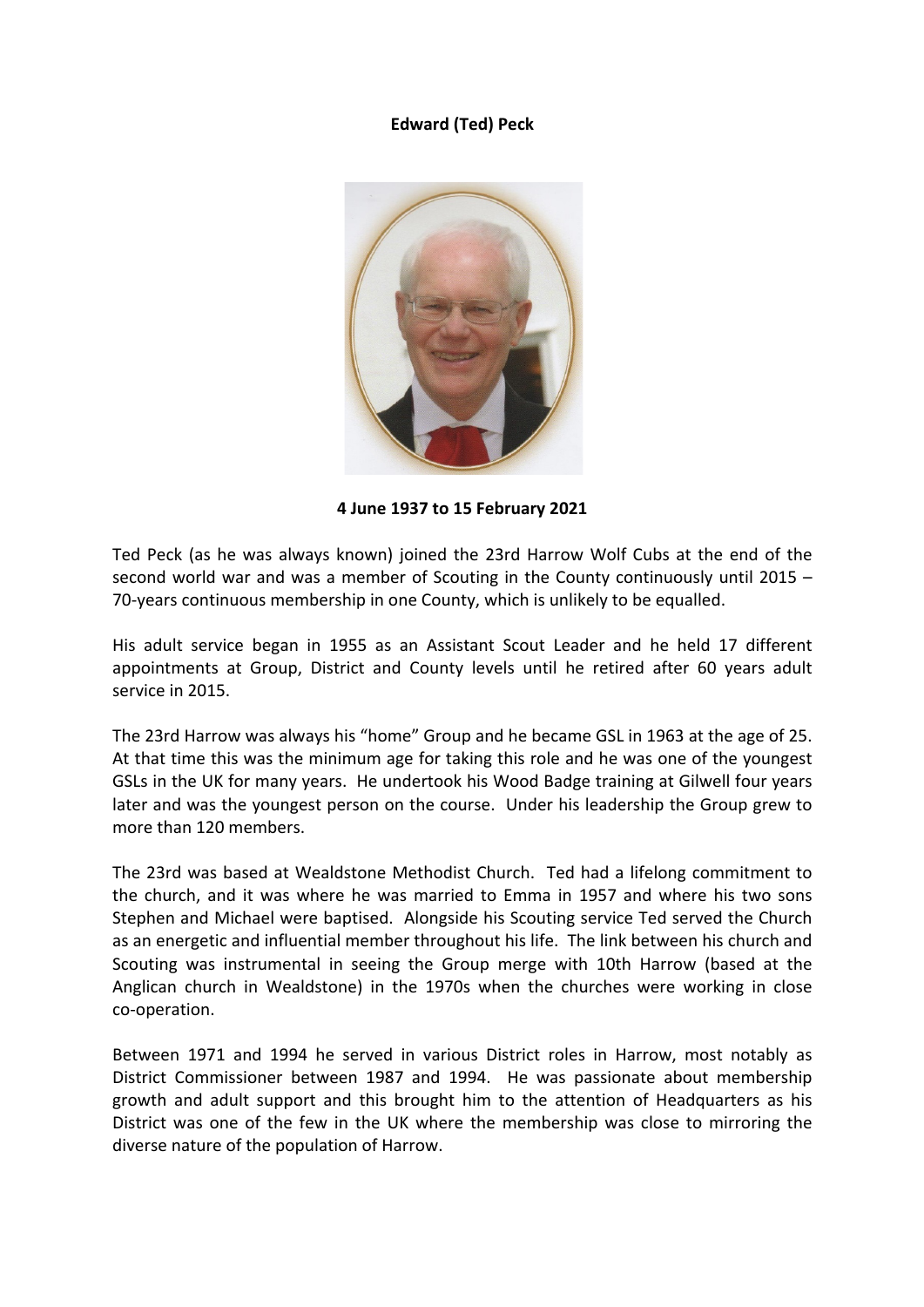Between 1994 and 2007 he served in various County roles, most notably as ACC Leader Training between 1994 and 2000. He was a popular, passionate and talented Trainer and his leadership of the Training Team brought an energy, passion and fun to training that influenced many people for years to come.

During this period, he was also involved in establishing and supporting the first Muslim Scout Groups in the UK which were based in central London. His passion for diversity and clear understanding of Scouting's values ensured that the Groups were fully integrated into local Scouting and respectful of religious needs. This approach influenced the development of many other Groups across the UK even today.

Between 2000 and 2015 Ted served in various roles in Willesden District where his passion for the development of Scouting and his lengthy experience meant he became a mentor to many in the District which helped to develop the District.

For many years, he was also involved with Headquarters. He helped to develop and deliver a national adult recruitment campaign and the development of the seven steps to adult recruitment which are still used to this day. He also volunteered as a trainer on many courses at Gilwell for Commissioners and his humorous and passionate approach to Scouting is remembered by many people across the UK. What is less well known is his support to several serious Safeguarding reviews during this time.

Ted will be remembered as a passionate and committed Scouter who always demonstrated Scouting's values and always put others and the Movement's development before himself. He was a passionate moderniser and always focused on the future. In 2000 he was a awarded the Silver Wolf for "services of the most exceptional nature" and it is a measure of the man that this award was made when he was "only" three quarters of the way through his service as an adult in Scouting.

However, Ted was more than just a Scout - all those who knew him knew he put his commitment to his wife Emma and family above all and lived his faith through his commitment to his Church with the same energy. We can definitely say he "left the world better than he found it"

## **Adult Appointments**

| ASL 23rd Harrow                        | $18.7.55 - 22.9.60$     |
|----------------------------------------|-------------------------|
| <b>AVSL 23rd Harrow</b>                | $22.9.60 - 01.10.63$    |
| <b>GSL 23rd Harrow</b>                 | $01.10.63 - 31.08.79$   |
| ADC (S) Harrow                         | $23.0671 - 11.11.78$    |
| ADC (LT) Harrow & Wealdstone           | $11.11.78 - 01.0487$    |
| <b>AVSL 23rd Harrow</b>                | $31.08.79 - 31.08.85$   |
| ALT Harrow & Wealdstone                | $01.02.86 - 31.01.92$   |
| DLT Harrow & Wealdstone                | $31.01.92 - 31.12.2000$ |
| DC Harrow & Wealdstone                 | $01.0487 - 04.10.94$    |
| ACC (LT) Greater London Middlesex West | $05.08.94 - 31.10.2000$ |